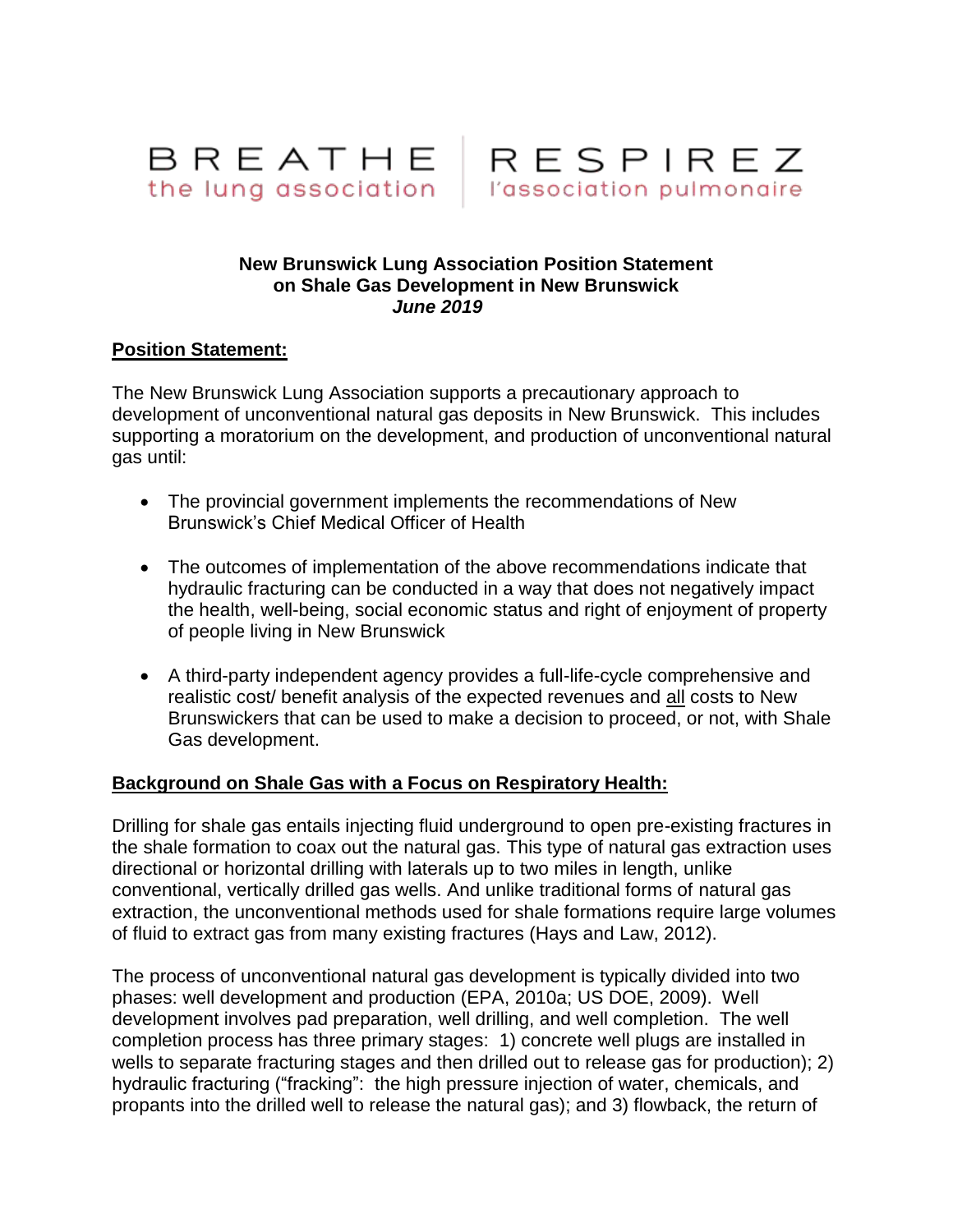fracking and geologic fluids, liquid hydrocarbons and natural gas to the surface (EPA, 2010a; US DOE, 2009). Once development is complete, the "salable" gas is collected, processed, and distributed. While methane is the primary constituent of natural gas, it contains many other chemicals, including alkanes, benzene, and other aromatic hydrocarbons (TERC, 2009).

Approximately a million or more gallons of fluid containing chemicals are injected underground during the hydraulic fracturing stage (Colborn et al. 2011). As with drilling, chemicals are used in hydraulic fracturing fluids for many purposes such as friction reducers, biocides and corrosion inhibitors (Colborn et al., 2011; Hays and Law, 2012).

Shale gas extraction uses clustered, multi-well pads to further extend the area of extraction, thereby accessing as much of the resource as possible under leasing and capital constraints. There can be up to 30 wells on one pad. Hydraulic fracturing takes place over 2 to 5 days and may be repeated 10 or more times on the same well over the course of the potential 25- to 40-year lifetime of a well (Colborn et al., 2012; Bamberger and Oswald, 2012).

From the first day the drill bit is inserted into the ground until the well is completed, toxic materials are introduced into the borehole and returned to the surface along with produced water and other extraction liquids.

In hydraulic fracturing fluids, chemical substances other than water make up approximately 0.5 to 1 percent of the total volume, but, the very large volume used require correspondingly large volumes of a variety of compounds. Some of these compounds are reported to the public and some are not. The quantities and proportions of these chemicals are largely considered trade secrets. In addition to these chemicals, naturally occurring toxicants such as heavy metals, volatile organics and radioactive compounds are mobilized during gas extraction and are released into the air (Bamberger and Oswald, 2012; Colborn et al. 2012).

As shown by ambient air studies in Colorado, Texas, and Wyoming, the natural gas development process results in direct and fugitive air emissions of a complex mixture of pollutants from the natural gas resource itself as well as diesel engines, tanks containing produced water, and on site materials used in production, such as drilling muds and fracking fluids (CDPHE, 2009; Frazier, 2009; Walther, 2011; Zielinska et al., 2011). The specific contribution of each of these potential sources has yet to be ascertained and pollutants such as petroleum hydrocarbons are likely to be emitted from several of these sources. This complex mixture of chemicals and resultant secondary air pollutants, such as ozone, can be transported to nearby residences and population centers (Walther, 2011; GCPH, 2010).

Drilling chemicals and fracturing fluids used in various steps of the drilling process can be highly toxic and include known carcinogens (e.g. benzene, butoxyethanol, boric acid, methanol) (Hays and Law, 2012). The materials extracted from underground can be equally or more toxic than the hydraulic fracturing fluid and include radioactive material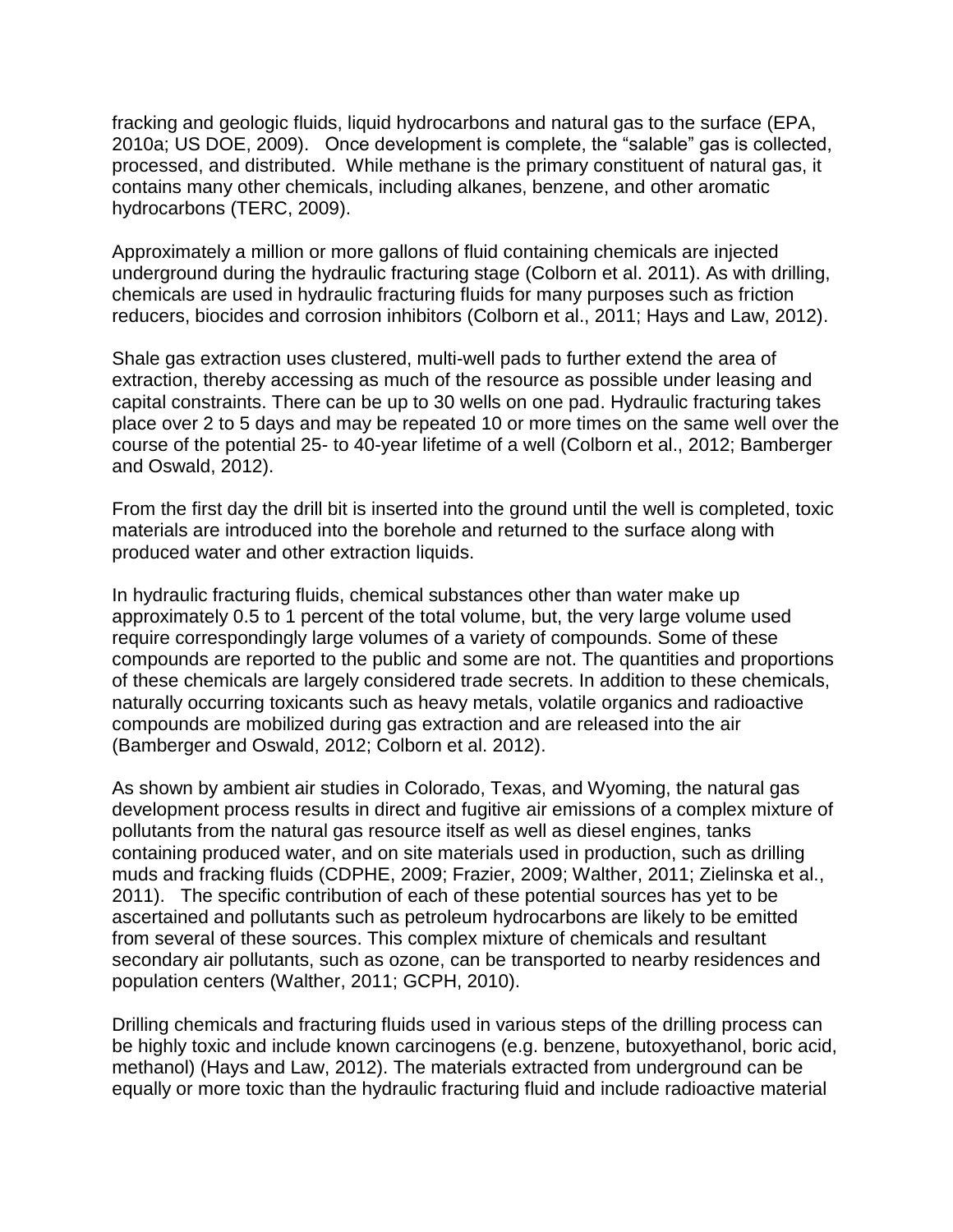(radium-226, radon-222 and uranium-238), arsenic, lead, strontium, barium, benzene, chromium and 4-nitroquinoline-1-oxide. Before wastewater is removed from a drilling site, it is often stored in large impoundments where the volume is decreased by evaporation. This increases the concentration of some toxic substances in the impoundment (salts, heavy metals) and introduces volatile organics such as benzene and toluene to the atmosphere (Bamberger and Oswald, 2012).

Colborn et al. (2011) compiled a list of products and chemicals used in natural gas operations, searched the literature for their health effects and categorized them according to standard toxicological categories. They found that more than 75% of the chemicals used can affect the skin, the eyes and other sensory organs, the respiratory system, the gastrointestinal system and the liver. This represents effects that would likely be expressed upon immediate exposure such as eye and skin irritation, nausea and/or vomiting, asthma, coughing, sore throat, flu-like symptoms, tingling, dizziness, headaches, weakness, fainting, numbness in extremities and convulsions.

Approximately, 37% of the chemicals are volatile and can become airborne. All of the 22 chemicals used in the drilling fluids are associated with respiratory effects (Colborn et al., 2011).

Multiple studies on inhalation exposure to petroleum hydrocarbons in occupational settings as well as residences near refineries, oil spills and petrol stations indicate an increased risk of eye irritation and headaches, asthma symptoms, acute childhood leukemia, acute myelogenous leukemia, and multiple myeloma (Glass et al., 2003; Kirkeleit et al., 2008; Brosselin et al., 2009; Kim et al., 2009; White et al., 2009). Many of the petroleum hydrocarbons observed in these studies are present in and around natural gas development sites (TERC, 2009). Some, such as benzene, ethylbenzene, toluene, and xylene (BTEX) have robust exposure and toxicity knowledge bases, while toxicity information for others, such as heptane, octane, and diethylbenzene, is more limited. Assessments in Colorado have concluded that ambient benzene levels demonstrate an increased potential risk of developing cancer as well as chronic and acute non-cancer health effects in areas of Garfield County Colorado where natural gas development is the only major industry other than agriculture (CDPHE, 2007; Coons and Walker, 2008;CDPHE, 2010).

Health effects associated with benzene include acute and chronic nonlymphocytic leukemia, acute myeloid leukemia, chronic lymphocytic leukemia, anemia, and other blood disorders and immunological effects. (ATSDR 2007a). In addition, maternal exposure to ambient levels of benzene recently has been associated with an increase in birth prevalence of neural tube defects (Lupo, 2011). Health effects of xylene exposure include eye, nose, and throat irritation, difficulty in breathing, impaired lung function, and nervous system impairment (ATSDR, 2007b). In addition, inhalation of xylenes, benzene, and alkanes can adversely affect the nervous system (Carpenter et al., 1978; Nilsen et al., 1988; Galvin et al., 1999; ATSDR, 2007a; ATSDR, 2007b). In addition to the land and water contamination issues, at each stage of production and delivery, tons of toxic volatile compounds (VOCs), other hydrocarbons and fugitive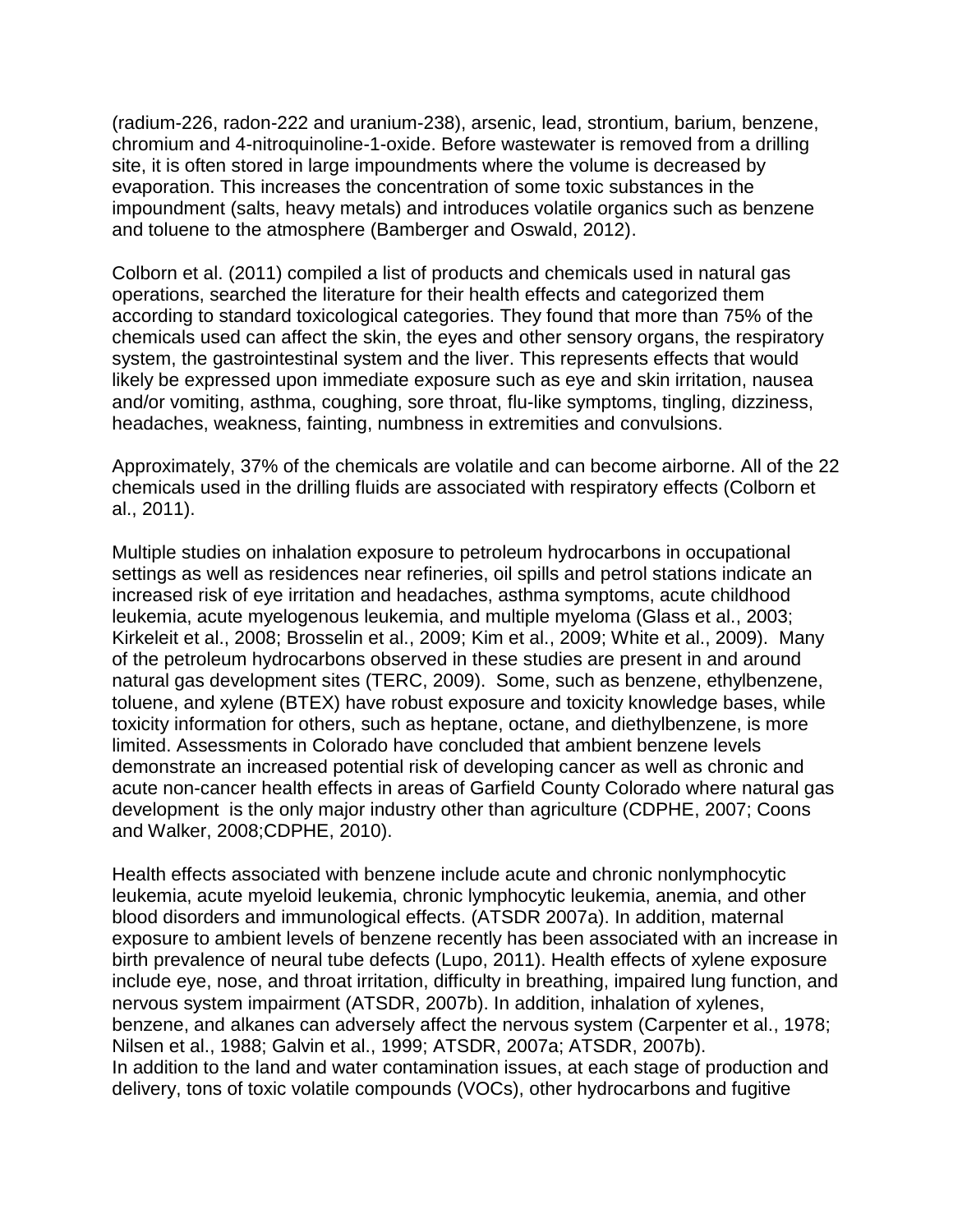natural gases (methane), can escape and mix with nitrogen oxides ( $NO<sub>x</sub>$ ) from the exhaust of diesel-fueled, mobile and stationary equipment to produce ground-level ozone. Ground-level ozone can burn the deep alveolar tissue in the lungs causing it to age prematurely (CPDHE, 2007; URS, 2008; US Congress Office of Technology Assessment, 1989).

Based on fluid transportation and other well pad activities (e.g. construction, equipment), a total of 3,950 heavy and light-duty truck trips are required for each horizontal well, given that each well can be hydraulically "fracked" multiple times during its productive life (Hays and Law 2012). Fine diesel particulate matter as well as nitrogen oxides and VOCs are emitted into the atmosphere during transportation, posing additional concerns for public health.

Ozone combined with particulate matter less than 2.5 microns in diameter produces smog which has been demonstrated to be harmful to humans as measured by emergency room admissions during periods of elevations (Peng et al. 2009).

Subchronic exposures to air pollutants during well completion activities present the greatest potential for health effects (McKenzie et al., 2012). The most susceptible to air pollutants produced by natural gas development are those over 65 and those with preexisting respiratory and cardiovascular problems such as asthma, congestive heart failure or chronic obstructive pulmonary disease (COPD) (Islam et al., 2007, Tager et al., 2005, Triche et al., 2006; Canadian Medical Association, 2008). Even at moderate levels, chronic exposure to air pollution harms long-term health especially for children, older adults, people suffering from chronic lung or heart disease and active young adults who spend time outdoors (Health and Environment Canada, 2011; Gauderman et al., 2002; Miller et al., 2007; Pope et al. 2002). Acute exposure to pollutants during smog episodes increases the incidence and severity of asthma attacks, flare-ups of COPD, heart attacks and strokes (Slaughter et al., 2003; D'Ippoliti et al., 2003; Hong et al., 2002; Desqueyroux et al., 2002).

According to the Canadian Medical Association (2008), air pollution currently causes the deaths of 21 000 Canadians every year, as well as 92 000 emergency department visits and 620 000 doctor's office visits. In New Brunswick, this translates to 400 deaths, 4 300 emergency department visits and 24 000 doctor's office visits.

The health and economic damages of air pollution on the health of Canadians is significant and will become more so over time. These damages are experienced by all Canadians, either directly due to reduced personal health and quality of life, or through the impaired health of family members and friends or through increased costs of our national healthcare system. As well, air pollution is affecting the overall productivity of the Canadian economy through absenteeism and poorer health of the workforce. The economic costs of air pollution will top \$8 billion and by 2031, these costs will have accumulated to over \$250 billion nationally. In New Brunswick, this means an increase from \$156 million in 2008, to over \$4 billion in 2031 due to lost productivity and healthcare costs from exposure to air pollution (Canadian Medical Association, 2008).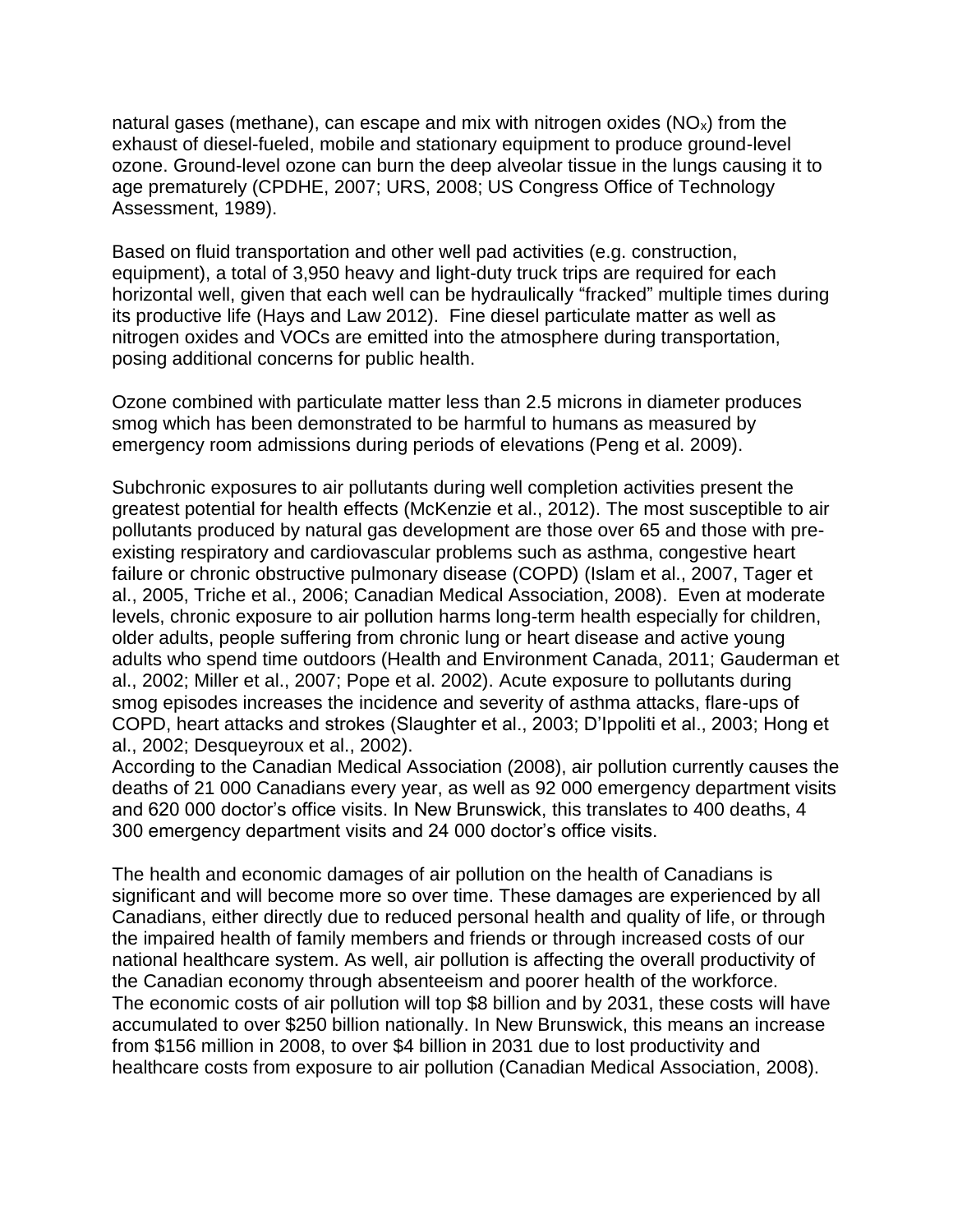Given that there exists only a handful of peer-reviewed scientific publications on the public health dimensions of natural gas development and hydraulic fracturing, more research is needed for the public health risks of shale gas development to be adequately assessed.

The risks associated with shale gas extraction are substantial and the level of magnitude at which it is carried out is unprecedented. To provide context, in Pennsylvania alone 5,364 wells have been drilled since 2007, a number expected to rise to over 100,000 within the next few decades. Regardless of the strength of regulation and safe practice, accidents will occur and water and air will become contaminated (Hays and Law, 2012).

While no energy production method is completely benign, the large-scale development of shale gas resources and their potential impacts on human health and world climate call for precaution. Potential exposure pathways must be further investigated, and epidemiologic research is needed to quantify short- and long-term risks to human populations in New Brunswick.

## **REFERENCES**

ATSDR. 2007a. Toxicological Profile for Benzene. Atlanta, GA: Agency for Toxic Substances and Disease Registry, US Department of Health and Human Services.

ATSDR. 2007b. Toxicological Profile for Xylenes. Atlanta, GA: Agency for Toxic Substances and Disease Registry, US Department of Health and Human Services.

Bamberger, M. and R.E. Oswald. 2012. Impacts of Gas Drilling on Human and Animal Health. *New Solutions*, **22**(1): 51-77.

Brosselin, P., Rudant, J., Orsi, L., Leverger, G., Baruchel, A., Bertrand, Y., et al. 2009. Acute Childhood Leukaemia and Residence Next to Petrol Stations and Automotive Repair Garages: the ESCALE study (SFCE). *Occupational & Environmental Medicine*. **66** (9): 598-606.

Canadian Medical Association. 2008. No Breathing Room: National Illness Costs of Air Pollution.

[http://www.cma.ca/multimedia/CMA/Content\\_Images/Inside\\_cma/Office\\_Public\\_Health/I](http://www.cma.ca/multimedia/CMA/Content_Images/Inside_cma/Office_Public_Health/ICAP/CMA_ICAP_sum_e.pdf) [CAP/CMA\\_ICAP\\_sum\\_e.pdf](http://www.cma.ca/multimedia/CMA/Content_Images/Inside_cma/Office_Public_Health/ICAP/CMA_ICAP_sum_e.pdf)

Carpenter, C. P., Geary, D.L., Myers, R.C., Nachreiner, D.J., Sullivan, L.J., King, J.M. 1978. Petroleum Hydrocarbons Toxicity Studies XVII. Animal Responses to n-Nonane Vapor. *Toxicol. Appl. Pharmacol.* **44**: 53-61.

CDPHE. 2009. Garfield County Emissions Inventory. Denver, CO: Air Pollution Control Division, Colorado Department of Public Health and Environment. [http://www.garfieldcountyaq.net/default\\_new.aspx](http://www.garfieldcountyaq.net/default_new.aspx)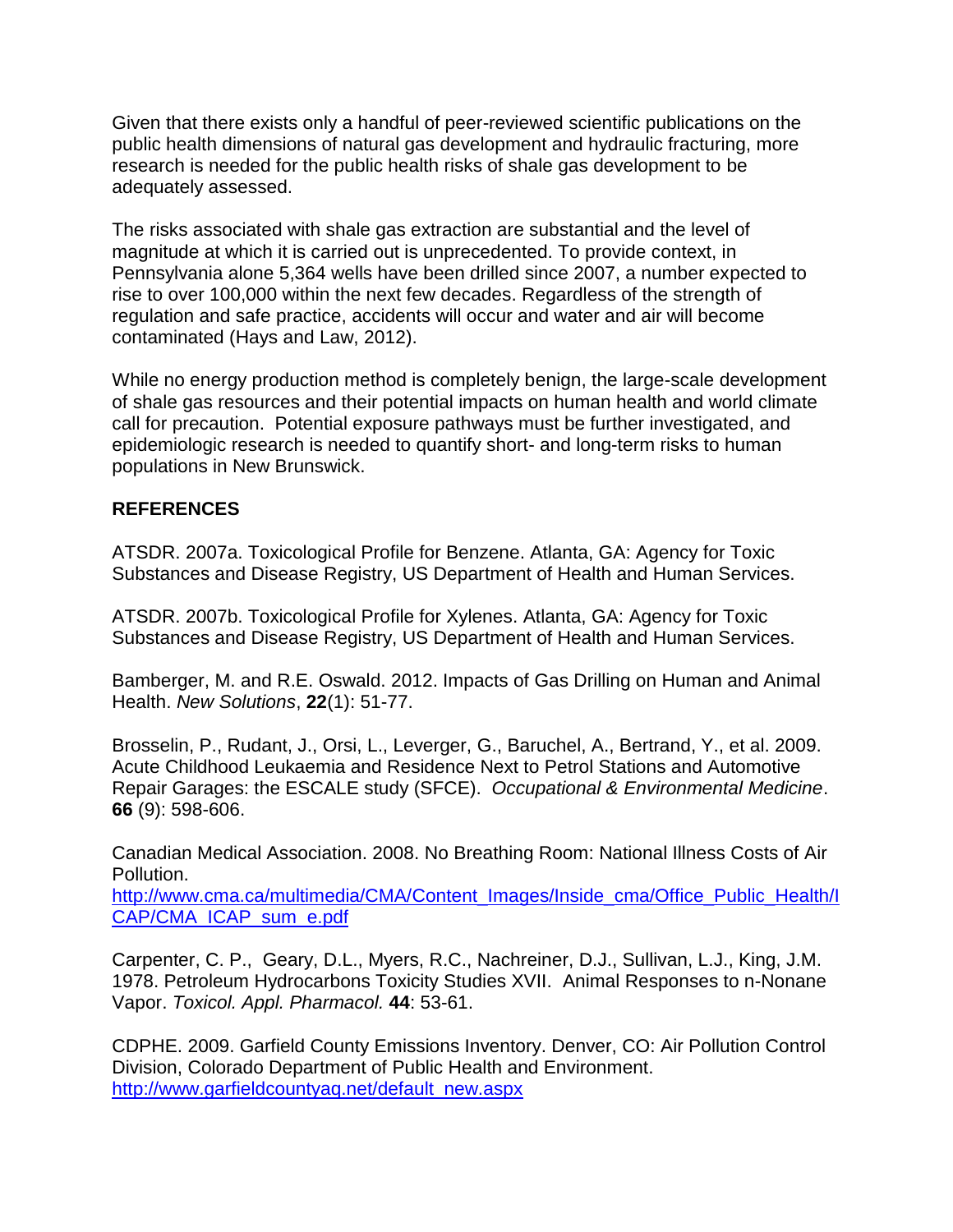CDPHE. 2007. Garfield County Air Toxics Inhalation: Screening Level Human Health Risk Assessment: Inhalation of Volatile organic Compounds Measured in Rural, Urban, and Oil &Gas Areas in Ambient Air Study (June 2005 – May 2007). Denver, CO: Environmental Epidemiology Division, Colorado Department of Public Health and Environment. [http://www.garfieldcountyaq.net/default\\_new.aspx](http://www.garfieldcountyaq.net/default_new.aspx)

CDPHE. 2010. Garfield County Air Toxics Inhalation: Screening Level Human Health Risk Assessment: Inhalation of Volatile Organic Compounds Measured In 2008 Air Quality Monitoring Study. Denver, CO: Environmental Epidemiology Division, Colorado Department of Public Health and Environment. [http://www.garfieldcountyaq.net/default\\_new.aspx](http://www.garfieldcountyaq.net/default_new.aspx)

Colborn, T., Kwiatkowski, C., Schultz, K. and M. Bachran. 2011. Natural Gas Operations from a Public Health Perspective. *Journal of Human and Ecological Risk Assessment: An International Journal*, **17**(5): 1039-1056.

Coons, T. and R. Walker. 2008. Community Health Risk Analysis of Oil and Gas Industry in Garfield County. Grand Junction, CO: Saccommano Research Institute. [http://www.garfieldcountyaq.net/default\\_new.aspx](http://www.garfieldcountyaq.net/default_new.aspx)

Desqueyroux H, Pujet JC, Prosper M, Le Moullec Y, Momas I. 2002. Effects of air pollution on adults with chronic obstructive pulmonary disease. *Arch Environ Health* **57**:554-560

D'Ippoliti D, Forastiere F, Ancona C, Agabity N, Fusco D, Michelozzi P, Perucci CA. 2003. Air Pollution and Myocardial Infarction in Rome: a case-crossover analysis. *Epidemiology* **14**:528-535.

Frazier, A. 2009. Analysis of Data Obtained for the Garfield County Air Toxics Study Summer 2008. Rifle Denver, CO: Air Pollution Control Division, Colorado Department of Public Health and Environment. http://www.garfieldcountyag.net/default\_new.aspx

Galvin, J. B. and Marashi, F. 1999. n-Pentane. *Journal of Toxicology and Environmental Health Part 1.* **58**: 35-56.

Gauderman, W.J., Gilliland, G.F., Vora, H., Avol, E., Stram, D., McConnell, R., Thomas, D., Lurmann, .F, Margolis, H.G., Rappaport, E.B., Berhane, K. and J.M. 2002. Peters. Association between Air Pollution and Lung Function Growth in Southern California Children: results from a second cohort. *Am J Respir Crit Care Med.* **166**:76- 84.

GCPH. 2010. Garfield County 2009 Air Quality Monitoring Summary Report. Rifle CO: Garfield County Public Health Department. [http://www.garfieldcountyaq.net/default\\_new.aspx](http://www.garfieldcountyaq.net/default_new.aspx)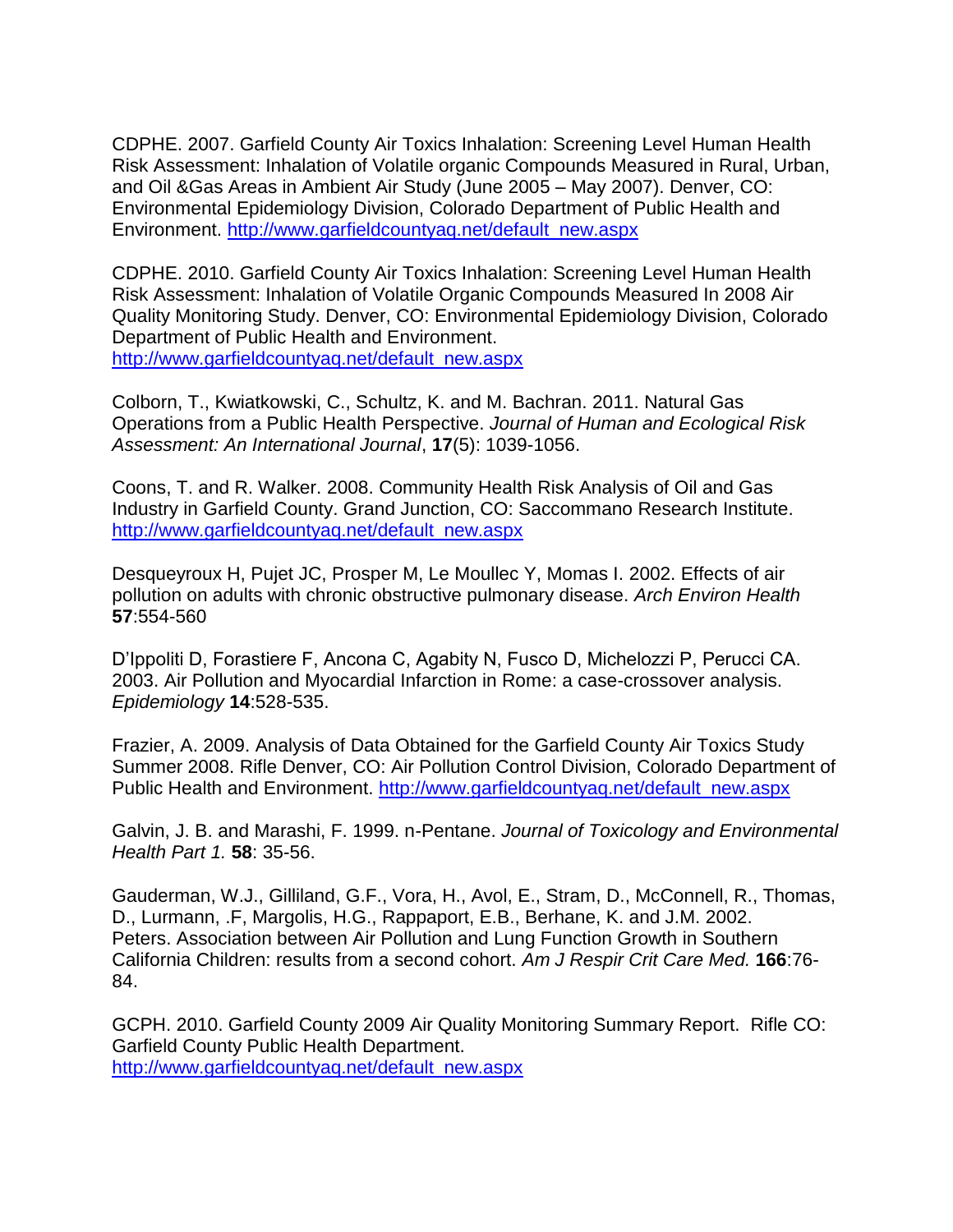Glass, D.C., Gray, C.N., Jolley, D.J., Gibbons, C., Sim, M.R., Fritschi, L., et al. 2003. Leukemia Risk Associated with Low-Level Benzene Exposure. *Epidemiology.* **14**(5): 569-577.

Hays, J. and A. Law, MD. 2012. Public Health Concerns of Shale Gas Development. Physicians For Social Responsibility. [http://www.psr.org/environment-and](http://www.psr.org/environment-and-health/environmental-health-policy-institute/responses/public-health-concerns-of-shale-gas-development.html)[health/environmental-health-policy-institute/responses/public-health-concerns-of-shale](http://www.psr.org/environment-and-health/environmental-health-policy-institute/responses/public-health-concerns-of-shale-gas-development.html)[gas-development.html](http://www.psr.org/environment-and-health/environmental-health-policy-institute/responses/public-health-concerns-of-shale-gas-development.html)

Health and Environment Canada. 2011. Canadian Smog Science Assessment, Highlights and Key Messages, *Pre-Production Final*, Ottawa

Hong Y-C, Lee J-T, Kim H, Ha E-H, Schwartz J, Christiani DC. 2002. Effects of Air Pollutants on Acute Stroke Mortality. *Environ. Health Perspect* **110**: 187-191.

Islam T, Gauderman WJ, Berhane K, McConnell R, Avol E, Peters JM, et al. 2007. Relationship between air pollution, lung function and asthma in adolescents. *Thorax* **62**:957-963.

Kim, B.M., Park, E.K. LeeAn, S.Y., Ha, M., Kim, E.J., Kwon, H., et al. 2009. BTEX Exposure and Its Health Effects in Pregnant Women Following the Hebei Spirit Oil Spill. *Journal of Preventive Medicine & Public Health / Yebang Uihakhoe Chi.* **42**(2): 96-103.

Kirkeleit, J., Riise, T., Bråtveit, M., Moen, B. 2008. Increased Risk of Acute Myelogenous Leukemia and Multiple Myeloma in a Historical Cohort of Upstream Petroleum Workers Exposed to Crude Oil. *Cancer Causes and Control*. **19**(1): 13-23.

Lupo, P.J., Symanski, E., Waller, D.K., Chan, W., Langlois, P.H., Canfield, M.A. and L.E. Mitchell. 2011. Maternal Exposure to Ambient Levels of Benzene and Neural Tube Defects among Offspring: Texas, 1999–2004. *Environ Health Perspect* **119**:397-402.

McKenzie L.M., Witter, R.Z,, Newman, L.S., and J.L. Adgate. 2012. Human health risk assessment of air emissions from development of unconventional natural gas resources. *Sci Total Environ*. **424**:79-87

Miller, K.A,, Siscovick, D.S., Sheppard, L., Shepherd, K., Sullivan, J.H., Anderson, G.L., and J.D. Kaufman. 2007. Long-Term Exposure to Air Pollution and Incidence of Cardiovascular Events in Women. *N Engl J Med* **56**:447-458.

Nilsen, O.G., Haugen, O.A., Zahisen, K., Halgunset, J., Helseth, A.,Aarset, A., Eide, I. 1988. Toxicity of n-C9 to n-C13 Alkanes in the Rat on Short Term Inhalation. *Pharmacol. Toxicol.* **62**: 259-266.

Peng, R.D., Bell, M.L., Geyh, A.S., McDermott, A., Zeger, S.L. Samet, J.M, et al. 2009. Emergency admissions for cardio vascular and respiratory diseases and the chemical composition of fine particle air pollution. *Environ Health Perspect* **117**: 957-63.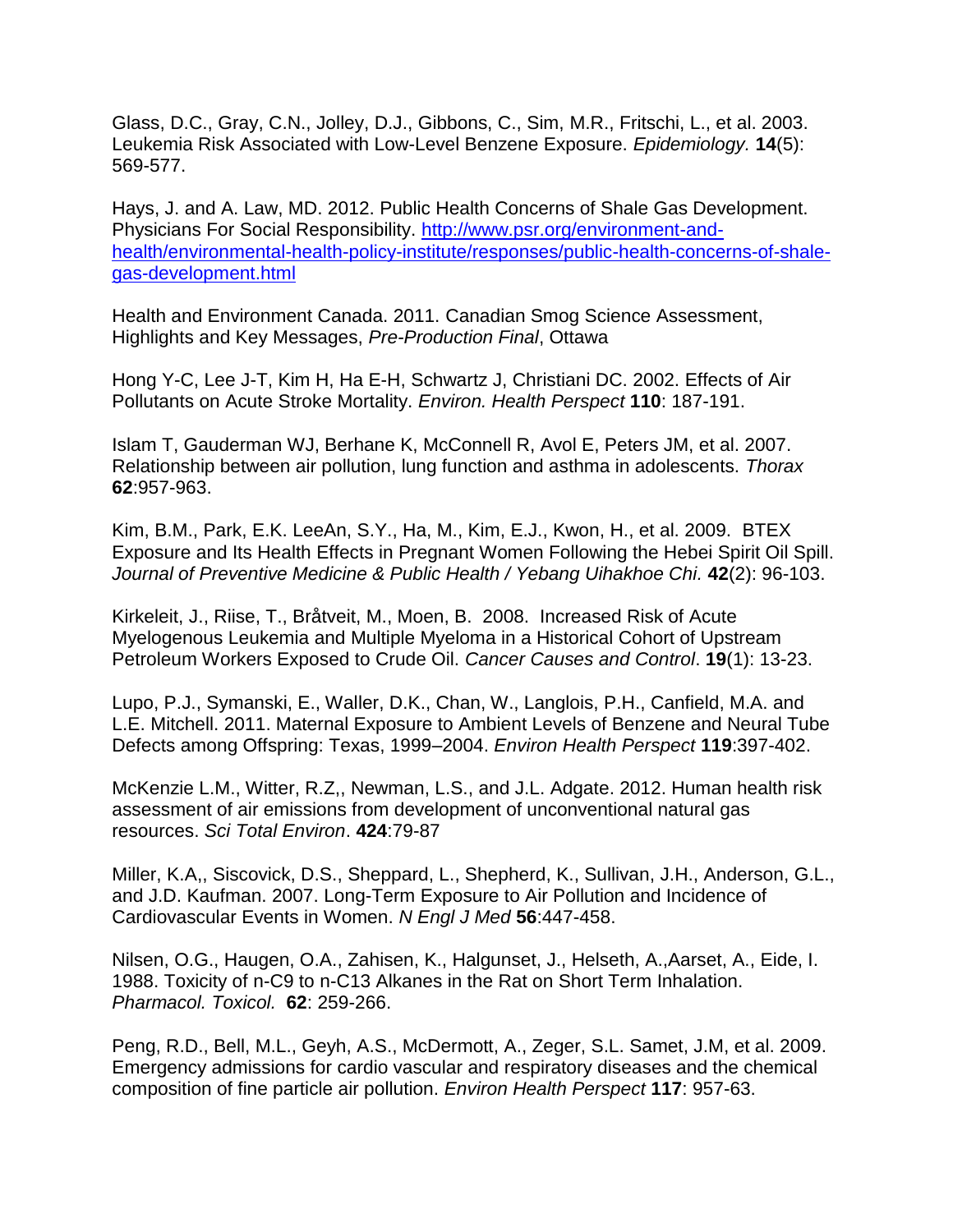Pope CA, Burnett RT, Thun MJ, Calle EE, Krewski D, Ito K, Thurston GD. 2002. Lung Cancer, Cardiopulmonary Mortality, and Long-Term Exposure to Fine Particulate Air Pollution. *JAMA* **287**:1132-1141.

Slaughter JC, Lumley T, Sheppard L, Koenig JQ, Shapiro GG. 2003. Effects of Ambient Air Pollution on Symptom Severity and Medication Use in Children with Asthma. *Ann Allergy Asthma Immunol* **91**:346-53.

Tager IB, Balmes J, Lurmann F, Ngo L, Alcorn S, Kunzli N. 2005. Chronic exposure to ambient ozone and lung function in young adults. *Epidemiology* **16**:751-759.

TERC 2009. VOC Emissions from Oil and Condensate Storage Tanks. *Texas Environmental Research Consortium*. The Woodlands, TX: 1-34 <http://files.harc.edu/Projects/AirQuality/Projects/H051C/H051CFinalReport.pdf>

Triche EW, Gent JF, Holford TR, Belanger K, Bracken MB, Beckett WS, et al. 2006. Low-level ozone exposure and respiratory symptoms in infants. *Environ Health Perspect* **114**:911-916.

U.S. Congress, Office of Technology Assessment. 1989. Catching Our Breath: Next Steps for Reducing Urban Ozone. OTA-O-412. Office of Technology Assessment, Washington, DC.

US EPA. 2010a. Greenhouse Gas Emissions Reporting from the Petroleum and Natural Gas Industry Background Technical Support Document. Washington DC: Climate Change Division, US Environmental Protection Agency.

US DOE. 2009. "Modern Shale Gas Development in the United States: A Primer," Office of Fossil Energy and National Energy Technology Laboratory, United States Department of Energy. [http://www.netl.doe.gov/technologies/oil](http://www.netl.doe.gov/technologies/oil-gas/publications/EPreports/Shale_Gas_Primer_2009.pdf)[gas/publications/EPreports/Shale\\_Gas\\_Primer\\_2009.pdf](http://www.netl.doe.gov/technologies/oil-gas/publications/EPreports/Shale_Gas_Primer_2009.pdf) 

URS. 2008. Sampling and analysis plan for exploration and production. Pit solids and fluids in Colorado energy basins. Revision B. Denver, CO.

Walther, E. 2011. Screening Health Risk Assessment Sublette County, Wyoming. Pinedale WY: Sierra Research, Inc. <http://www.sublettewyo.com/DocumentView.aspx?DID=438>

White, N., teWaterNaude, J. van der Walt, A., Ravenscroft, G., Roberts, W., Ehrlich, R. 2009. Meteorologically Estimated Exposure but not Distance Predicts Asthma Symptoms in School Children in the Environs of a Petrochemical Refinery: a Cross-Sectional Study. *Environmental Health*. **8**(1): 45.

Zielinska, B., Fujita, E., Campbell, D. 2011. Monitoring of Emissions from Barnett Shale Natural Gas Production Facilities for Population Exposure Assessment. Houston TX: